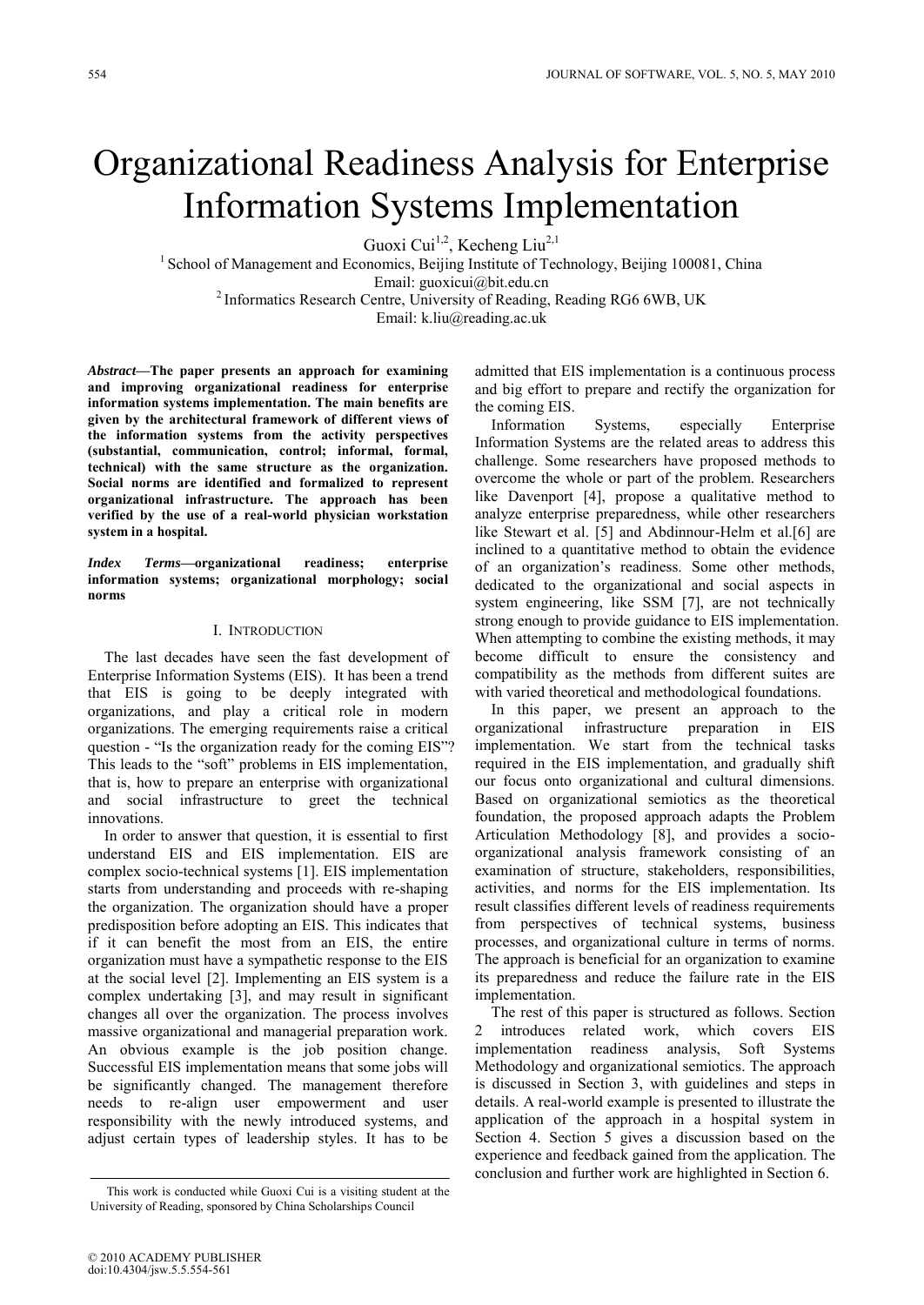## II. RELATED WORK

Soft Systems Methodology (SSM) is one of the early methods that aim to solve the "soft" problems in social systems [7, 9]. Characterized by "soft systems thinking", SSM offers a set of guidelines for managing ambiguity and change in complex problem situations. Though it is not catered for EIS implementation, the awareness of soft problems and the essence of soft system thinking have shown considerable practice value, and inspired many subsequent methods.

Launchbury and Ptak devise a questionnaire of 25 questions, covering from personal psychology (e.g. Have you driven out fear) to organizational performance (e.g. Have you bench-marked your organizational performance with best-in-class practices by global leaders) to measure whether companies are ready for the new ERP systems [10]. According to the authors, each question is answered with a score range from 0 to 4, with the total score showing the organization's readiness. For instance, 90 points or higher means the organization is ready for EIS, while 50-70 points indicate the organization still needs significant work. This method provides a useful skeleton to examine the organization from the relevant questions about ERP, though it is slightly vague in exploring detail information.

Davenport describes the major elements of a rational approach to EIS implementation [4, 25]. There are two parts to this approach: preparing the people, and preparing the technical system. Preparing the people involves gaining support from future users of the system, training them how to use the technical aspects of the system, and familiarizing them with how jobs and processes will change after implementation. Preparing the technical system involves converting data from the legacy systems to the required formats, installing and testing the EIS software. However, the rational approach to organizational change has been challenged that the introduction of an EIS into an organization is a complex process that is not well explained by a simple, rational approach [6].

Raymond et al. propose a three-phase methodological framework for evaluating organizational readiness for EIS implementation in manufacturing SMEs [3]. Based on a four-dimension conceptual model, the method starts from the organizational context to align the organization's strategies and objectives with the EIS's objectives and functions. The method then evaluates the EIS readiness from the dimensions of organizational context, perception of ERP, and business processes. The third phase of the method is mainly about planning the ERP implementation. The method generates the final evaluation in three levels: "committed adopters", "uncommitted adopters", and "late adopters". As it is dedicated to SMEs, the method does not fit all types of enterprises.

Abdinnour-Helm et al examine the role of employee attitudes in ERP implementation effectiveness, and provide preliminary evidence supporting the importance of assessing employee attitudes throughout the ERP implementation process [6]. By studying the factors that influence attitudes toward an ERP system in the preimplementation stage, the result shows that length of time with the firm and position had a greater impact on attitudes toward ERP capabilities, value, acceptance and timing than high levels of pre-implementation involvement. The research shows interesting results, but did not provide a methodological way to change or enhance employee attitudes.

Stewart et al. propose a research program to develop an organizational readiness benchmark for EIS implementation using a multimethod approach [5, 11, 12]. Through clarifying the concepts of organizational culture, user empowerment and change management, the authors discuss organizational culture and user empowerment's impact the EIS implementation, and also link EIS implementation with change management to improve organizational practices. The authors' work is inspiring and insightful, though a methodological framework is missing.

Stamper proposes the seminal work of organizational morphology [13]. This method exposes the fundamental architecture of an organization and it is thus called as "organizational morphology". Kolkman elaborates this idea within Problem Articulation Methodology (PAM) [8]. According to the authors, concerning the macrostructure of an information system, problem articulation starts from a vague or soft problem and finds the appropriate words and other signs, as well as exploring the cultural and physical constraints within which to frame the norms. The total system is partitioned into a network of small systems by a process of articulation which isolates systems of norms with the same broad goals. Liu et al. improve the organizational morphology, and use it to understand the organization and help its modeling [14].

## III. ORGANIZATIONAL READINESS ANALYSIS FOR IMPLEMENGING EIS

This work is mainly built on the Problem Articulation Methodologies (PAM). The ontological underpinning of this methodology is that an organization is socially constructed by agents in a rich organizational setting. Agents participate in a course of action, and produce and re-produce the social system by its action courses [15]. We adopt Giddens' structuration theory as the epistemology. Crucial to the idea of structuration is the theorem of the duality of structure, which refers to rules and resources. Rules are not only constraints, but also enablers of activities of human agents [15].The social systems in which structure is recursively implicated, on the contrary, comprise the situated activities of human agents. The structuration of social systems means the modes in which such systems, grounded in the knowledgeable activities of situated actors who draw upon rules and resources in the diversity of action contexts, are produced and reproduced in interaction [22].

Taking such a theoretical foundation, PAM views the world in a way that responsible agents perform meaningful actions by following (or breaking) social norms (we use this term as a synonym of rules). The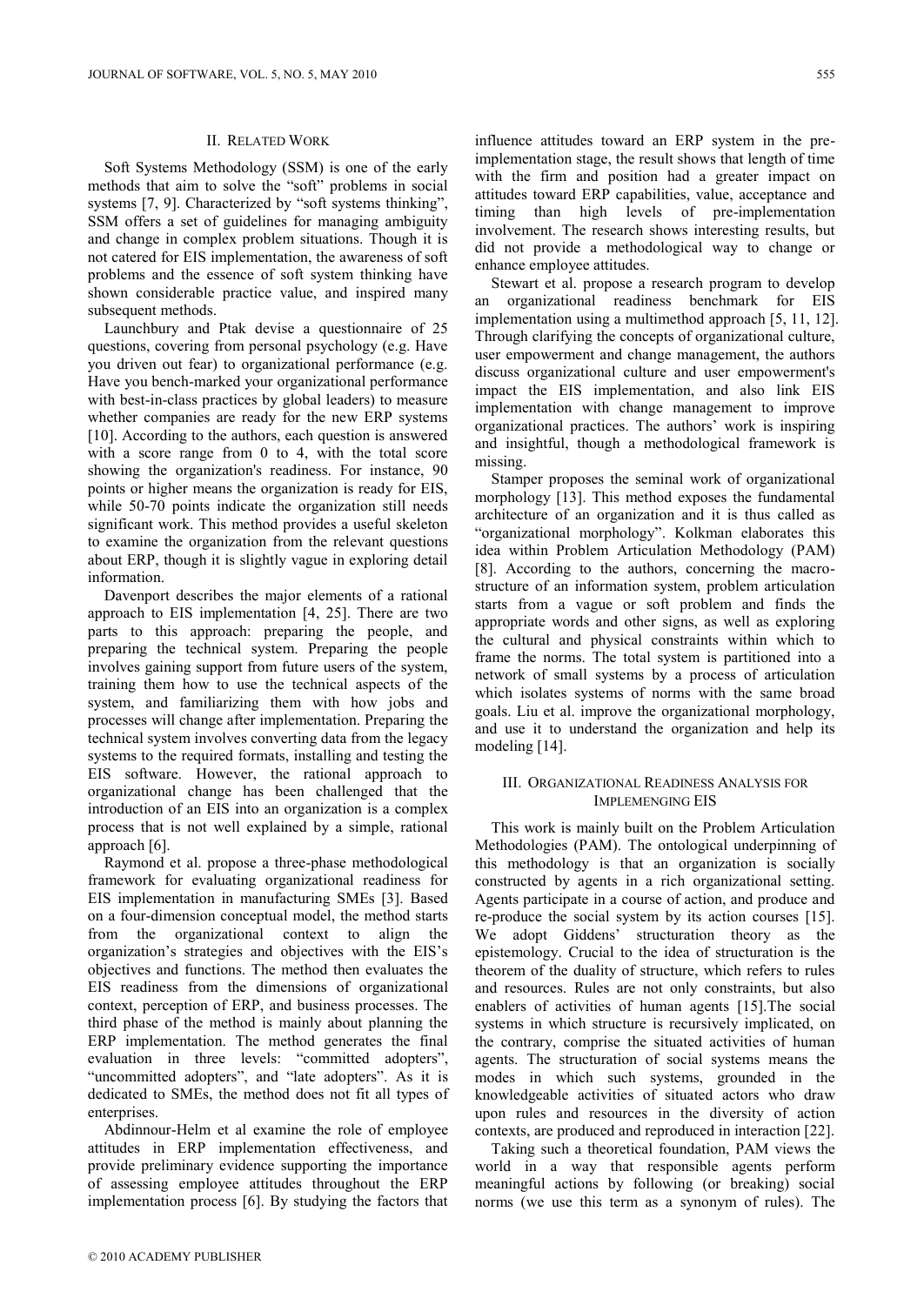norms, formal or informal, explicit or implicit, define a culture or subculture of an organization [16]. From this point of view, the whole organization is treated as a system of social norms determining actions to be carried out by responsible agents. Agents, responsibilities, actions, and social norms, lying as the soft infrastructure of organizations, lend themselves to examine the readiness of an organization for implementing an EIS.

Adopting PAM's framework, the method consists of four techniques- unit system definition, stakeholder analysis, organizational morphology, and norm analysis, which will be discussed in the ensuing sections.

## *A. The Concept of Unit Systems*

To treat the implementation as a total problem and to understand it, PAM first seeks a structure for the problem from systems perspective. The strategy is to subdivide a complex problem into small and manageable units. Each unit, defined as a unit system, is a collection of organized activities performed by people or automata to achieve a set of objectives [14]. An activity can be a simple task carried out by one person or a complex set of tasks by a group. Unit systems usually have their definite purposes, and a set of functions.

Unit systems can be identified by various ways. One is to use the unit system's lifecycle as a guidance to recognize and organize activities, the result of which is called a collateral structure. In the collateral structure, 5 sub-cycles consisting of 16 collateral systems have covered most essential activities in supporting the unit system in question [16]. For instance, the operating cycle includes the environment, input, focal, and output systems to deal with running environment and prepare data for the EIS in operation. The input and output systems can be further decomposed by the functionalities or components of the EIS [17]. The definition of unit systems delimitates a scope, and acts as a context for agents and activities.

## *B. Stakeholder Identification and Responsibility Analysis*

Stakeholder identification attempts to structure the EIS implementation from the agent perspective. It accords with the agent-action philosophy of PAM to view an organization as a social system of situated activities of knowledgeable agents. As a segment of the whole organization, a unit system needs to identify stakeholders together with their activities. The activities carried out by agents are captured and represented by responsibilities.



Figure 1. Recursive Organizational Morphology [13]

A structure with 6 categories of roles has been outlined to categorize stakeholders and their responsibilities, as

shown in Fig 1. Actors are those agents who directly participate in the activities, with the responsibilities of carrying out the activities to make work done in a unit system. Clients are beneficiaries of the unit system; they consume products or services of the unit system. Providers are the agents who provide supplies for unit systems, responsible for supplying materials and preparing conditions for the unit system. Facilitators are the agents who aid the actors to perform activities smoothly and successfully, mainly in charge of coordinating activities and solving conflicts. Governing bodies are decisions and rules and regulations makers, the responsibilities of which are to monitor, examine, and guarantee the work is done as required. Bystanders watch and learn about the situations; they are the sole group who do not take direct responsibility. Each group exerts an impact on the information systems.

A unit system can be represented via stakeholders as:

Unit system= {stakeholder, role, responsibilities}

So far, we have recognized the first key elements in unit systems, - the stakeholders. As our objective is to examine the readiness of an organization in EIS implementation, the stakeholders' responsibilities identified above can act as one aspect of the readiness analysis. Only when these responsibilities have been assigned to the stakeholders can the unit system functions properly as required.

## *C. Organization Morphological Analysis*

Organizational morphology aims to set up a structure for a social system from the action perspective. It is worth mentioning that all activities should center around the EIS implementation, with the aim to inspect organizational readiness from operational perspective. As a unit system has been viewed as a field where agents perform actions, and with the list of stakeholders and core activities, it is time to flesh out those activities, and organize them into an integrated system. The organizational morphology technique, as illustrated in Fig 2, compensates the activities to accomplish the system goals, as will be detailed below.



Figure 2. Recursive Organizational Morphology, adapted from[8]

This technique starts with substantial activities within a unit system. The substantial activities, falling into a substantive system, are the essential and core activities happening in daily work, and directly contribute to the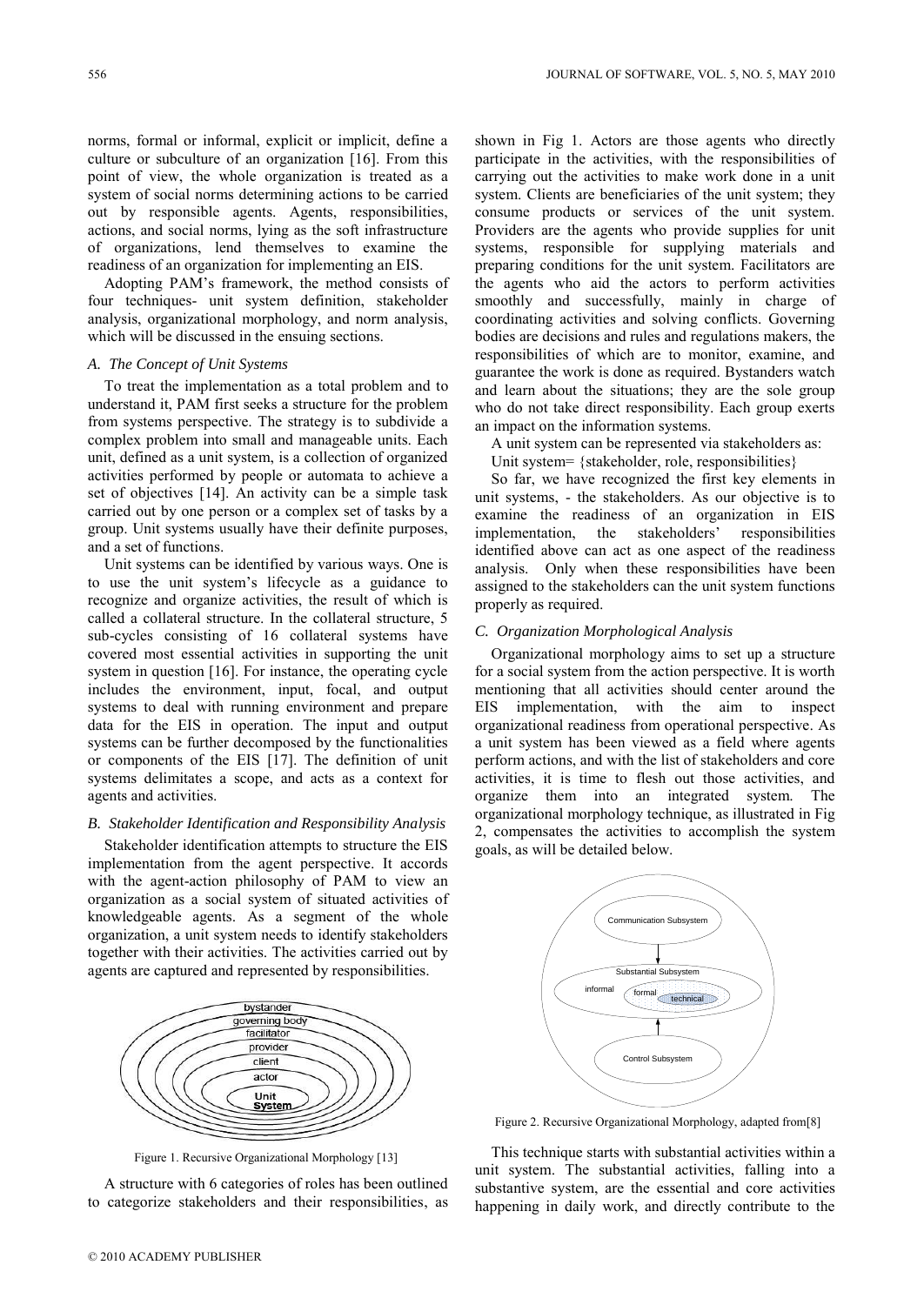achievement of the goal of the unit system. For input and output systems discussed above, all the activities of actors, clients, providers, facilitators and governing bodies identified in stakeholder analysis are substantive activities. The substantial activities do not have to take place in, though possibly facilitated by, the coming technical innovations.

Organizational morphology then identifies essential symbolic activities in unit systems. One type of the symbolic activities is labeled by communication activities, which cope with message passing between agents in the organization. As the substantial activities may take place across time and space, it is thus necessary to co-ordinate the temporal and spatial use of resources for substantive activities inside a unit system. For input and output systems discussed above, it is normally a must between substantive activities to inform related agents of relevant facts, such as work procedures to execute, when and by whom. The analyst therefore needs to examine the conditions and consequences of substantial activities, and link one substantial activity after another through essential communications. Although may be supported by EIS and may not, effective communication is one of the most noted contributions of EIS to improve the efficiency of the organization.

The second type of symbolic activities, labeled as control activities, belong to control systems. The control systems aim to guarantee the required work executed in the anticipated way. That is, the substantive and communication systems should function as required to accomplish the unit system's objectives. For input and output systems discussed above, the control system usually consists of rewards and sanctions exerted by a supervision agent via monitoring and examining substantive and communication activities. Similar to other types of activities, the control activities can take place outside or inside the coming EIS.

Table I represents a summary of the three systems. It provides a guidance to identify the core activities of a unit system. With these activities we can see a consistent picture of what is happening surrounding an EIS in an organization.

TABLE I. A MORPHOLOGICAL VIEW OF EIS IMPLEMENTATION

|                 | Substantial<br><b>Systems</b>                  | Communication Systems   Control Systems                                                                                           |                      |
|-----------------|------------------------------------------------|-----------------------------------------------------------------------------------------------------------------------------------|----------------------|
| Unit<br>systems | Activities<br>of<br>providers,<br>facilitators | Activities of Operational procedures, Organizational<br>actors, clients, business processes, rules culture, go<br>and regulations | goals.<br>strategies |

These three classifications can be recursively applied to a unit system. It allows the analyst to continually drill down on each category whenever necessary. For example, a communication or control system can be further decomposed as substantive, communication, and control systems, as shown in Fig. 3. This classification tree should be stopped when the analyst is confident that all the remaining communication and control work that are

not handled over to a substantive system are manageable and controllable.



Figure 3. Recursive Organizational Morphology [13]

Once identified, the activities should then be allocated to different type of agents. For this purpose, another technique, organizational onion [13], is drawn upon to zoom in a substantive system. The main benefit is to reveal two hidden information systems that surround the most aware technical system, that are informal information systems and formal information systems. The three systems together form a unit system and even the entire organization. The organizational onion offers a handle to extend the EIS implementation from technical focus to organizational awareness. Inspired by this idea, the activities in substantive systems thus can be handed over to formal, informal, and technical systems.

Some of the substantial activities, which are fully formalized, will be handed over to technical systems. The technical systems execute IT-supported business functions, and provide IT capabilities to business. For actors' activities in the input and output systems, it is straightforward to see the automated business functions in different modules, components, or functionality groups, performed by machine agents. The analyst needs to delimitate the scope of such technical activities, and identify formalized functions and processes. The preparation for the organization includes checking the input and output, converting data format, and assigning human supervisors to the technical systems. The requirements in the from the systems vendor's user guideline is the minimum set of readiness criteria in EIS implementation.

Some substantial activities, typically established procedures and predefined processes, depend on both human agents and machine agents. They fall in the category of formal activities. To accomplish the formal activities, the human agents need to follow step-by-step guidelines to operate their work. This kind of organizational knowledge normally includes standards, rules, and guidelines, in the form of regulations and manuals [20]. For the actors' activities in the input and output systems, it is a requisite to identify operational procedures and business processes within this unit system. It is worth noting that not only identifying processes, but it is also adjusting business processes. The massively discussed business process alignment takes place in this phase. We are not going to re-invent the wheels and hinge on those techniques. Such work involves process changes,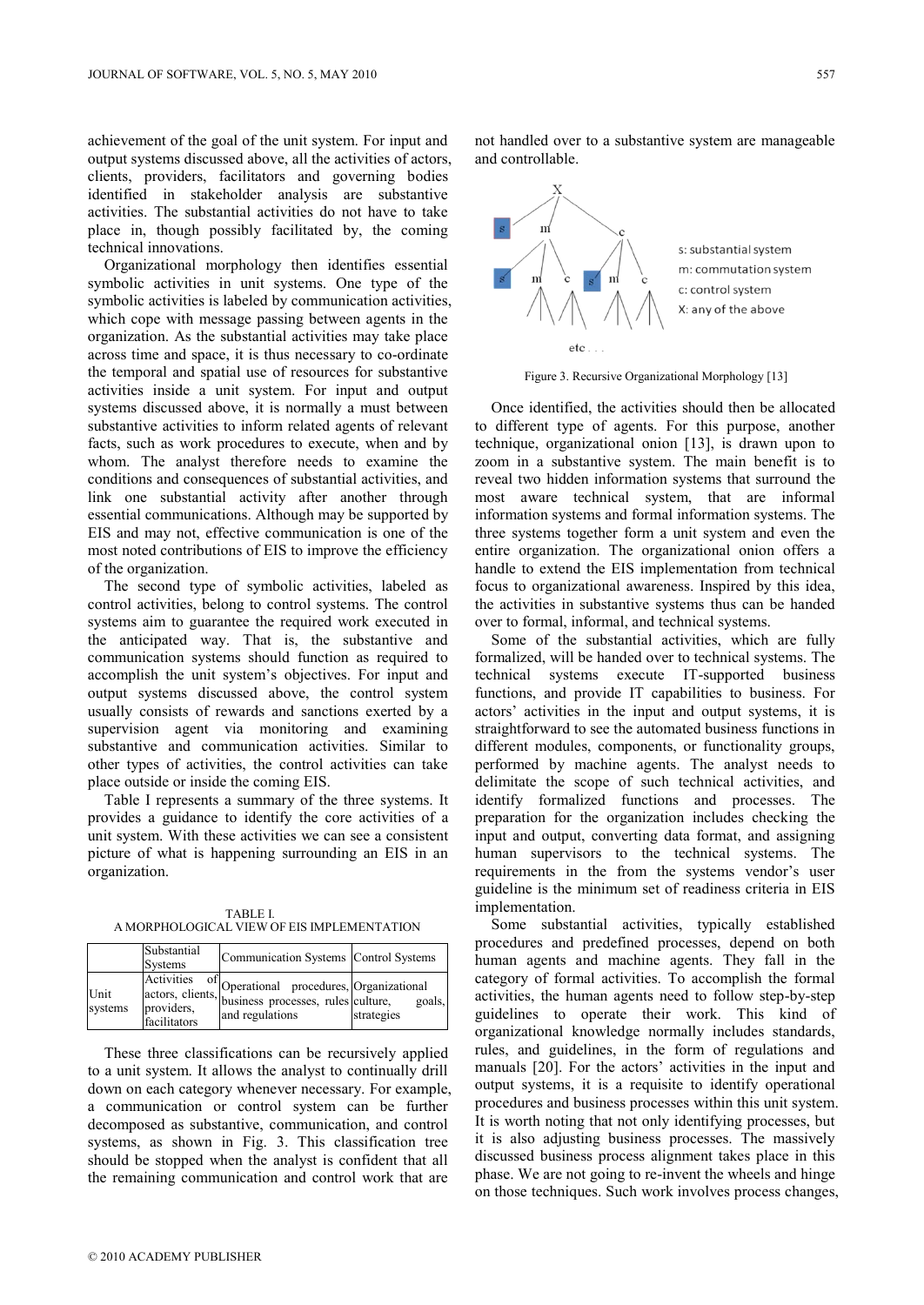job position changes, and staff trainings. Only these preparation efforts succeed can the innovative technical systems get seamlessly integrated with the organization. It is a critical step to achieve the readiness in formal systems. As a super set of technical system, the formal systems reflect the business capabilities. In general, the industry best-practice can be treated as this level of readiness criteria in EIS implementation.

The other substantial activities are labeled by informal activities, including the organization's unwritten practices. Organizational culture or sub-culture exerts direct or indirect influence upon agents' behaviors when they conduct activities. Social conventions also fall in this category. The informal systems, performed by human agents, reflect an organization's experiences, current practices and wishes. For the actors' activities in the input and output systems, it is needed to identify organizational cultural and conventional activities in this unit system, such as core culture, goals, strategies and policies. Note again, more than purely recognizing, sometimes it is also an opportunity to re-shape the organizational culture. It is an advanced step to prepare organizational culture in the informal systems level. As an even super set of formal system, informal systems are extremely important, and reflect organizational capabilities. The successful recommendations can be treated as this level of readiness criteria in EIS implementation.

Table II represents a summary of the three layers. It provides a guidance to explore the bureaucracy of a unit system. With it we can see a broad view of what is happening surrounding an EIS in an organization.

TABLE II. A MORPHOLOGICAL VIEW OF EIS IMPLEMENTATION

|                 | Technical<br>Systems         | Formal Systems                                                                                  | <b>Informal Systems</b> |
|-----------------|------------------------------|-------------------------------------------------------------------------------------------------|-------------------------|
| Unit<br>systems | <b>Business</b><br>functions | Operational procedures, Organizational<br>business processes, rules culture,<br>and regulations | goals.<br>strategies    |

To complete the morphological analysis, the preconditions and post-conditions of an activity are captured to judge when it is carried out. The activity's deontic attribute (obligated, permitted, and prohibited) should also be analyzed to decide if it is a must when the preconditions are satisfied.

If categories of substantial, communication and control activities helps to identify the essential activities in unit systems, the rest analysis – organizational onion, conditions, and deontic attributes – moves the readiness examination forward to reveal norms in a unit system.

## *D. Norms Analysis and Specification*

Social norms play a crucial role in social systems, widely considered at a central place in both sociology and organization studies. In the PAM method, the introduction of norms provides a means to expose the infrastructures of an organization, and also a way to explicitly rebuild an EIS-adapted organization. Moreover, as social reality is constructed by knowing agents, norm lends itself to capture and represent organizational knowledge, thus acting as a bridge to the social aspect of information systems.

As above, three types of information systems, which has been defined in the organizational morphology, can be further specified by social norms. We adapt the fourstep Norm Analysis Method to captures those norms [16]. The techniques discussed above can be drawn on to compose the norm specification. Unit systems are employed as the context as a norm always attaches to a context. The stakeholders and responsibilities analysis have identified the agents and part of the activities, while the organizational morphology discovers other activities, as well as their conditions and deontic operators. The format of a norm construct is as below [24]:

**Whenever** <context> **If** <condition> **Then** <agent> **Is** <deontic operator>

**To** <action>

As an important type of infrastructure, norms and their availability indicate another aspect of readiness analysis. Having these norms set up and followed by stakeholders, is the essential requirements for the organization to run the EIS smoothly and successfully. Norm analysis checks the organizational practice with the target norms, and then tries to find the gap between the current and ideal sets of norms. By this way it examines the readiness of the organization.

## IV. AN EXAMPLE: PHYSICIAN WORKSTATION SYSTEMS IMPLEMENTATION

In this section we take an example of physician workstation in hospitals. Physician workstation system is a typical hospital information system, covering many clinical activities and workflows. Its complex implementation project calls for a careful examination of the hospital's current level of preparedness. As an illustration, we will zoom in small part of the total system – appointment management, and address a readiness analysis for this particular part.

#### *A. Unit System Definition*

The total system of implementing a physician workstation system contains a list of unit systems. At the top level is the project's goal - the physician workstation in operation. Collateral structure lends itself to identify input, output and other collateral systems [17]. The input and output systems include interactions between the environment and the workstation system when the latter is running. These interacting activities can be further grouped by its functionalities, such as making an appointment, prescribing, registering, and testing.

For making appointments, the input and output systems contains a collection of organized activities, including making an appointment of an outpatient for a visit, and pre-admission of an in-patient. It also deals with transactions the other way around, that is to cancel the appointment or pre-admissions due to error in the information or the decision not to admit patient at all.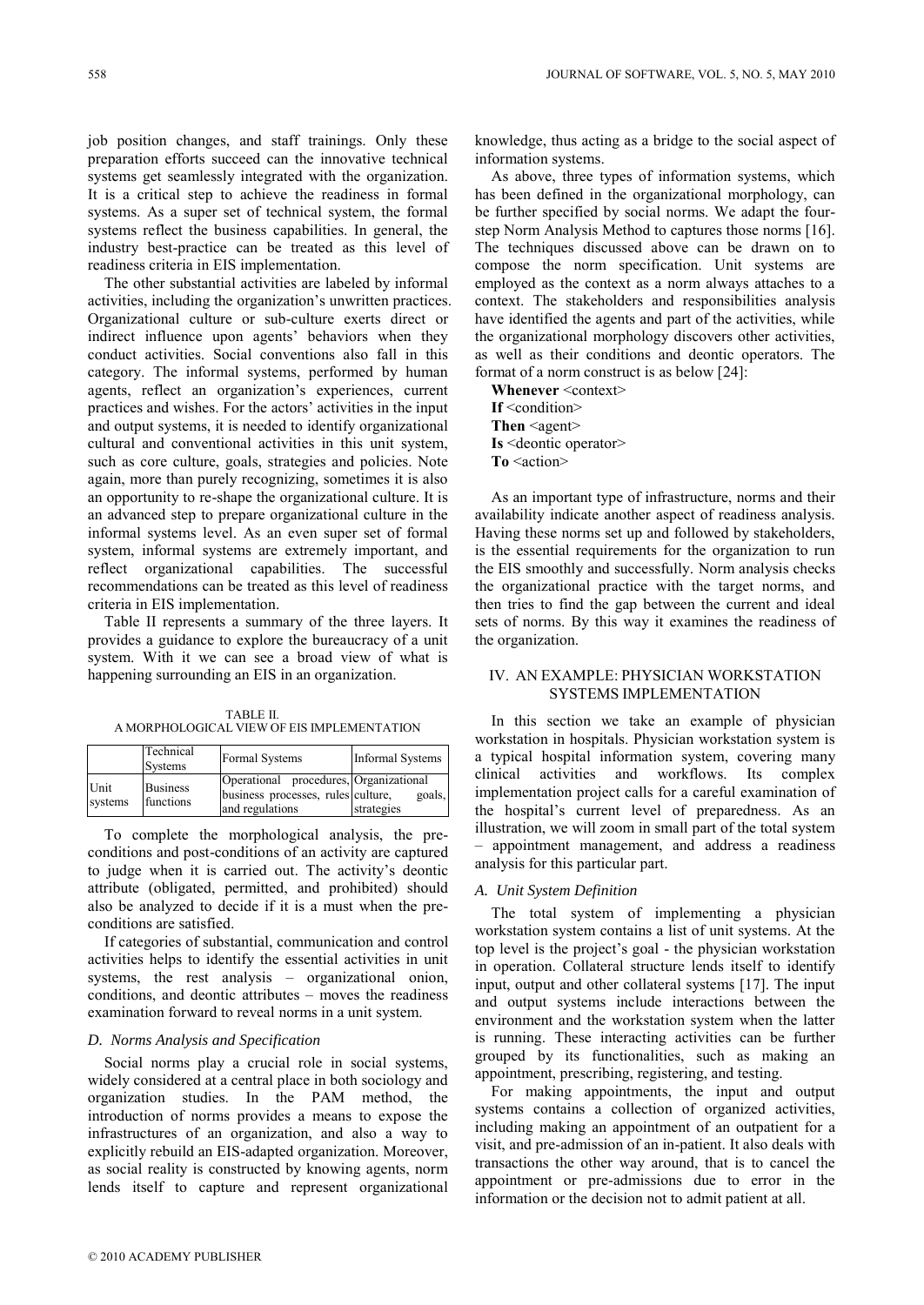#### *B. Stakeholder Identification*

Stakeholder analysis identifies agents and their responsibilities in unit systems. Different roles are involved in the input and output systems. Following the stakeholder analysis structure, the reception staff has been identified as actors, whose main work is to make appointments with a doctor when receiving an appointment request. The patients play the role of the clients; they raise an appointment request with a doctor at a certain point. Doctors are the providers for the input system; they provide time slots for the appointments. Facilitators are outpatient department managers, responsible for coordinating activities, and resolving conflicting. Hospital top management acts as the governing body, who makes rules and regulations, monitors and examines the appointments in the unit system. Nurses and non-clinical departments fall into the category of bystanders. Though they hold indirect stake in the workstation system, their opinion may exert impact on the system.

The stakeholders identified in the six categories are the key elements of the unit system. They are one aspect of readiness analysis. To prepare for the unit system, these stakeholders must be assigned in the right positions with proper responsibilities. The corresponding responsibilities are the target state for the hospital to achieve, when the hospital can be regarded as ready for the EIS. The responsibilities required have been summarized in Table III. Besides the responsibilities, the management also needs to empower the stakeholders to perform these responsibilities.

| Unit<br>systems                | Stakeholder Role                  |             | Responsibilities                                                                                                                                             |
|--------------------------------|-----------------------------------|-------------|--------------------------------------------------------------------------------------------------------------------------------------------------------------|
| Input of making an appointment | Reception<br>staff                | Actor       | receive an appointment<br>To<br>request<br>To make appointments<br>with<br>doctors for patients<br>To manage appointments                                    |
|                                | Patients                          | Client      | To raise an appointment with a<br>doctor<br>To cancel an appointment                                                                                         |
|                                | Doctors                           | Provider    | To provide open time slots for<br>receiving patients                                                                                                         |
|                                | Outpatient<br>managers            | Facilitator | To coordinate daily activities<br>To resolve conflicts                                                                                                       |
|                                | Hospital top Governing<br>manager | body        | To make rules for hospital staff<br>monitor and examine<br>To<br>reception staff and doctors<br>To<br>reward<br>and<br>punish<br>reception staff and doctors |
|                                | Nurses                            | Bystander   |                                                                                                                                                              |
|                                | Non-                              |             |                                                                                                                                                              |

TABLE III. A MORPHOLOGICAL VIEW OF EIS IMPLEMENTATION

#### *C. Organization Morphological Analysis*

**Bystander** 

The stakeholder analysis has identified the stakeholders and their responsibilities, which can be further extended with other support activities through organization morphology analysis. All the activities

clinical department recognized in the stakeholder analysis the substantial activities for the input system: an outpatient raising a request, reception staff booking an appointment, doctors managing available time slots, and so on. They are the essentials to make the input system running.

In order to make things happen a good order, it is necessary to examine communication activities. In the input system mentioned above, for example, an outpatient should have a confirmation about the result of a booking request. Reception staff must notify the doctor once an appointment has been booked for her. Doctors need to inform the reception staff of any available time slots. Due to the large amount of communication activities, we will not list them all here.

Control activities such as rewards and sanctions are sometimes involved to ensure substantial and communication activities happen as required. In hospitals, there are assessment criteria to monitor and assess the actors' performance. For instance, doctors must have a number of time slots for the outpatients, reception staff must process an appointment request within a certain interval of time, and so on.

Up to now we have identified the other type of key elements in unit systems- activities. To prepare for these activities, they need to be examined carefully, from the angles of responsible agents, pre-conditions, postconditions, and deontic attributes.

All activities have then been allocated to a type of agents, either machine agent or human agents. For example, notifying doctor of new appointments and informing reception staff of available time slots are performed by machine agents. The appointment request processing may be completed partly by technical systems, like telephone voice appointment system, website or selfservice machines, and partly by human agents. This reveals the readiness requirements for the unit systems, because it needs to align the formal preparation with the workstation system, including standardizing input and output data format, defining business processes and so on. Preparations should also be made in cultural aspect. For instance, doctors' time management may be dominated by both formal and cultural impacts. To make most use of the workstation systems, cultural alignment is worth a careful consideration and even integration.

The pre-conditions, post-conditions, and deontic attributes of activities are recorded in the morphological analysis. For example, the post-condition of an outpatient raising a request is that an appointment is made at a certain point, while its deontic attribute is "permitted". The pre-condition of reception staff booking an appointment is when a patient calls in for an appointment, and the post-condition is a doctor's time slot has been occupied for the patient. The deontic attributes is "obligated".

#### *D. Norm Specification*

In the norm analysis, we draw upon the preliminary results of previous techniques and formalize organizational knowledge. According the above analysis, the underlying infrastructure is partly captured by norms.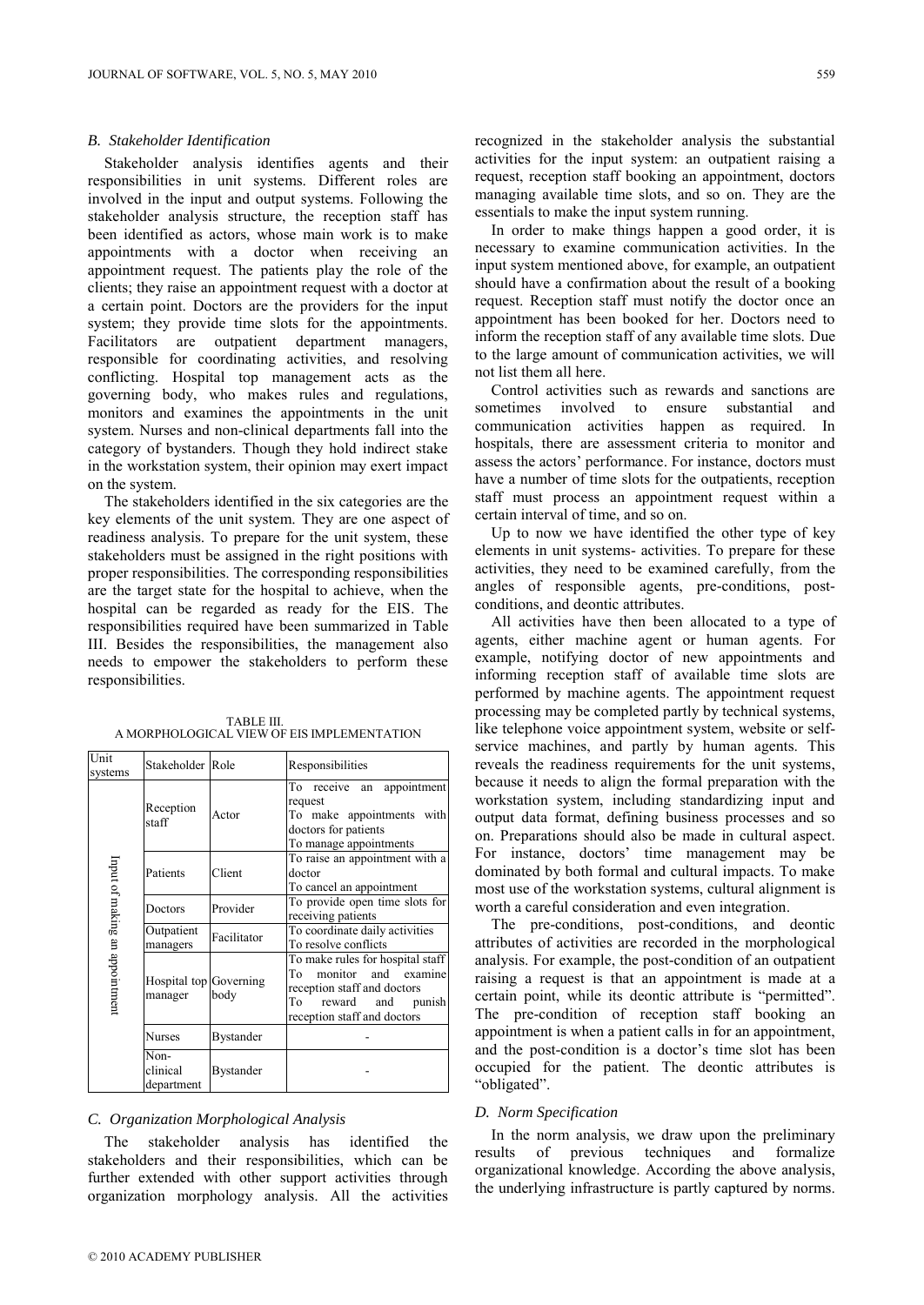A technical and a formal norm have been selected to illustrate the results:

**Whenever** <input system of making an appointment> If  $\leq$  an appointment is raised by telephone voice  $\geq$ **Then** <an appointment placer> **Is** < obliged> **To**  $\leq$  key in identify number $\geq$ 

**Whenever** <input system of making an appointment > **If**  $\leq$  an appointment request is raised  $\geq$ Then <reception staff>

**Is** <obliged>

**To**  $\leq$  process this appointment request  $\geq$ 

It is always beneficial to keep an eye out on the rich social setting behind even a simple activity. As informal aspect is a huge area, it can extend endlessly in theory. we capture only the key ones in practice. For example, doctors have the freedom to manage her time when the workload is not heavy. For capturing this knowledge,

**Whenever** <input system of making an appointment > **If** <patient visit capacity is not full>

**Then** <doctor>

**Is** <permitted>

To <arrange flexible time slots for outpatients>

Norm analysis is a critical step for organizational readiness examination. By investigating the unit systems, some norms are already there, but others are not. The hospital therefore needs to set up the missing norms to fit for the workstation system. From three visions specified by norms, the hospital has to put itself in the workstation system to make the most of the new system.

#### V. INDICATION AND DISCUSSION

During the application of PAM in the physician workstation system implementation, one of the most encouraging sides is that the method relates itself to multi-areas in the organization, starting from technical systems, via formal systems, and finally reaching the cultural systems. The organizational morphology helps understand the essentials of an organization. An analysis of this kind is also the understanding of the business and organization.

As there is always an implication that the organization will be formalized – some kind of bureaucratic system with some automation to support an organization, especially the technical determinism, in this sense, it is beneficial to scrutinize how the technical systems take over the job of formal systems. As PAM assumes a social setting of the bureaucracy and culture in an organization, this method encourages to push back the frontiers of bureaucracy unlike the majority of rationalist methodologies which tend to encourage more and more formalization [8]. That is to say, it may be possible to move a piece of work back from technical to formal, or from formal to informal, as the organization designer may get interested in the balance and efficiency between the formal and informal of work. With the method of morphological analysis the analyst can explicate the

relationship between economic values to ethical principles. Therefore, from this point of view, the implementation of EIS is not only an attempt for business process re-engineering, but also an opportunity for the organization re-designing.

With the introduction of norms, this is a natural way to transform formal to technical, informal to formal. Social norms are a powerful means for capturing and representing operational knowledge. It models knowledge in a natural way and helps to align organizational model with the programs in computers. By constructing organizational knowledge that is scattered in processes, it reflects the nature of organizational operations [19, 21]. Although this way seems clumsy at the first glance, however, it has a deep philosophical background. That is, the society is constructed by social norms [18, 23]. Once uncovering these norms, the analyst has obtained the essentials of the organizations. From now on the analyst has fully understood the information systems and organizations, although she might not have realized this point.

More than aiding understanding, the norm-based model eases further work if any of the formal parts is to be transformed into the technical ones. It makes the EIS implementation method more consistent and reliable than others. The norms function as a specification of one aspect of the organizational infrastructure, and therefore is an output of the readiness analysis for EIS implementation.

## VI. CONCLUSION AND FUTURE WORK

This paper addresses the organizational readiness analysis for enterprise information systems implementation. It has provided a methodological framework to extend organizational readiness analysis from technical project towards organizational awareness. With a complete review of those elements of enterprise information systems implementation, an organization morphological viewpoint is used to understand the structure of the systems implementation and the organization. Attentions have been drawn to the culture and bureaucracy in the organization. An example in physician workstation systems has been shown to illustrate the approach. It has shown the ability to extend from business process engineering to other related areas, and prepare the organization for the coming enterprise information systems.

There are also some limitations of this research. As the project is still ongoing, it is a first step towards EIS implementation readiness analysis, and just opens a door in this direction. We have focused on the infrastructural elements identification and readiness goal setting, but leave aside the work of how to prepare the organization for the coming EIS. Another limitation is the method lacks a set of criteria to measure the organizational readiness so far. A maturity model is missing in the current PAM method.

Future research will extend infrastructure from norms to resources. The allocation of resources, including materials allocation and user empowerment, is essential